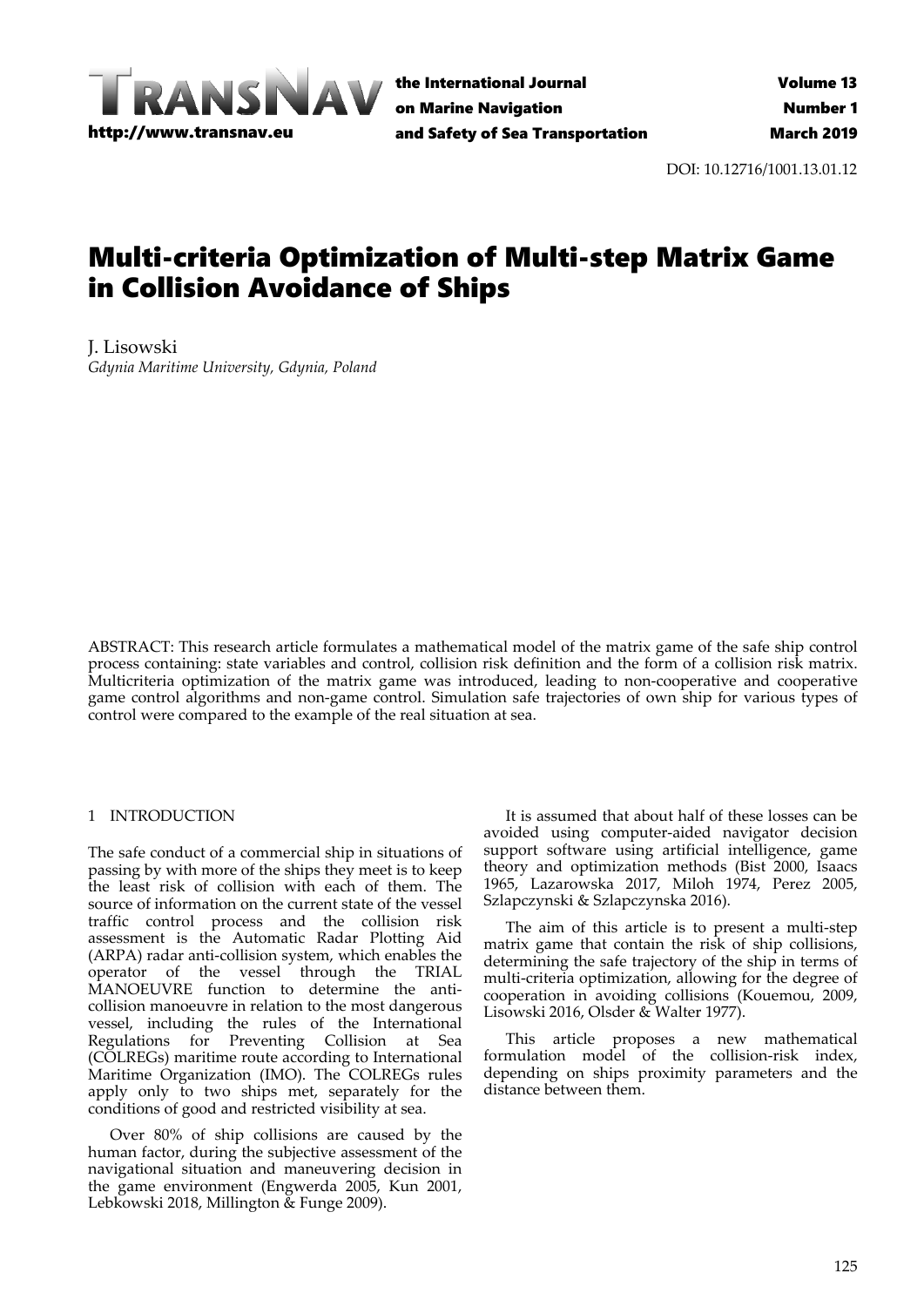# 2 THE MATHEMATICAL MODEL OF A MATRIX GAME

Figure 1 presents a matrix game of the process of controlling your own ship in the situation of passing by with the ships at sea.



Figure 1. Matrix game of ships.

#### 2.1 *State and control variables*

Process state variables are represented by the distance between the encountered ships *Dj*, bearing *Nj* and the risk of collision  $r_i$  and the coordinates of the own-ship position (*X*,*Y*) on the reference trajectory of movement (Kazimierski & Stateczny 2013).

The control variables of the own-ship are: the course  $\psi$  and the speed *V*, and the control quantities of the *j*-th encountered ship in question are its course  $\psi_j$  and the speed  $V_j$  (Tomera 2012).

State variables in the ship control process in collision situations are measurable by means of the on-board ARPA anti-collision system.

#### 2.2 *Collision-risk*

The forms of the collision-risk  $r_j$  of own-ship with the *j*-th encountered ship as the mean square reference of a safe situation are determined by the value of the assumed safe distance *Ds* and safe approach time *Ts* with the current situation of the ships approximation which are determined by the smallest expected distance *Dj,min* and time to the largest approximations of *Tj,min* and the distance between ships *Dj*:

$$
r_j\left(s_w, s_j\right) = \sqrt{a_1 \left[\frac{D_s}{D_{j,\min}^{(s_w, s_j)}}\right]^2 + a_2 \left[\frac{T_s}{D_{j,\min}^{(s_w, s_j)}}\right]^2 + \left[\frac{D_s}{D_j}\right]^2}
$$
(1)

where the coefficients *a*1 and *a*2 determine: the type of visibility at sea - good or restricted and the type of navigation area - open or closed (Modarres 2006, Xu 2014) (Fig. 2).



Figure 2. Collision-risk characteristics in the situation of concentrated ship traffic at:  $a_1 = a_2 = 0.4$ ,  $D_s/D_j = 0.5$  (above) and in the situation of larger distances between ships at: *a*1 =  $a_2 = 0.5$ ,  $D_s/D_j = 0.1$  (below).

The mathematical collision-risk model proposed here was taken into account not only the approach parameters of *Dj*,min and *Tj,min*, but also the distances between ships *Dj*. The value of collision-risk also depends on the density of the position of the encountered ships (Lisowski 2014).

#### 2.3 *Matrix of collision-risk*

The game matrix *R*, in which own ship with clean *sw* strategies and *m* encountered ships with clean strategies, can each be presented each in the following equation form:

$$
R = \left[ r_{j} \left( s_{w}, s_{j} \right) \right] \left[ \begin{array}{ccc} r_{1}^{(s_{w_{1}}, s_{1})} & r_{1}^{(s_{w_{1}}, s_{2})} & \cdots & r_{j}^{(s_{w_{1}}, s_{j})} \\ r_{1}^{(s_{w_{2}}, s_{1})} & r_{1}^{(s_{w_{2}}, s_{1})} & \cdots & r_{j}^{(s_{w_{2}}, s_{j})} \\ \cdots & \cdots & \cdots & \cdots \\ r_{1}^{(s_{w_{w}}, s_{1})} & r_{1}^{(s_{w_{w}}, s_{1})} & \cdots & r_{j}^{(s_{w_{w}}, s_{j})} \end{array} \right] \tag{2}
$$

The numbers of rows are corresponded to the amount *W* of the acceptable own-hip's strategy in the  $S_w$  set, in the form of changes in its course  $\Delta \psi$  and the speed  $\Delta V$  to avoid collision (Mesterton-Gibbons 2001, Polak et al. 2016):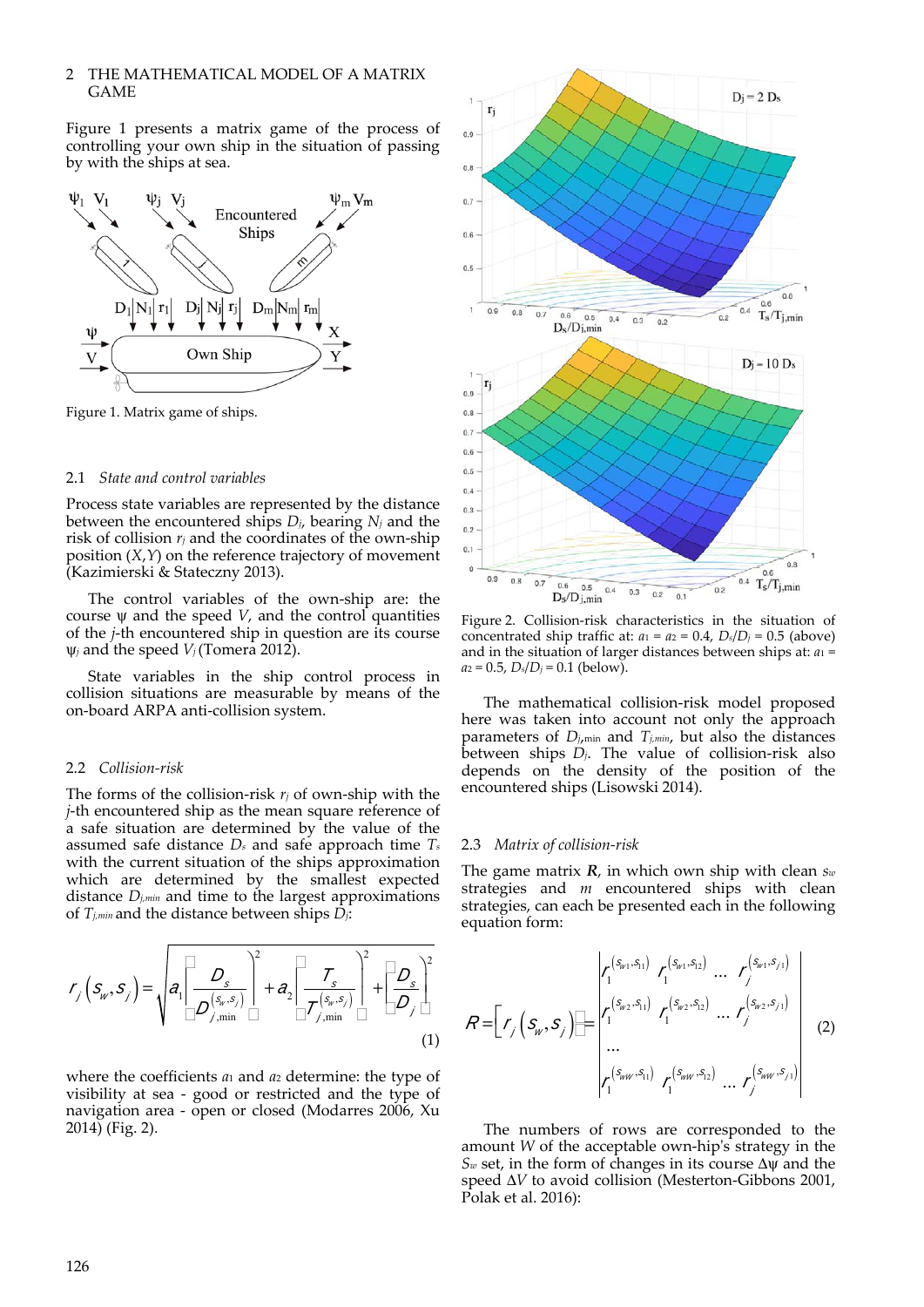$$
S_w(s_{wi}) = (s_{w1} = 0, s_{w2} = \pm \Delta \psi, s_{w3} = \pm \Delta V, ...)
$$
  
*i* = 1,2, ...,W (3)

The numbers of columns were corresponded to the total amount of *K* = *mWj* admissible strategies for all *m* ships in the set  $S_i$ , in the form of changes in their courses  $\Delta \psi_j$  and speeds  $\Delta V_j$  in order to avoid collisions:

$$
S_j(s_{ji}) = (s_{j1} = 0, s_{j2} = \pm \Delta \psi_j, s_{j3} = \pm \Delta V_j, ...)
$$
  
\n
$$
j = 1, 2, ..., W_j
$$
 (4)

The Constraint-set *C*(*sw*,*sj*) of the permissible strategies result from the rules of the right of the COLREGs sea route are shown in Figures 3 and 4.



Figure 3. Met *j*-th ship on the starboard side: the sets of acceptable game strategies of own-ship *Sw* and *j*-th encountered ship *S<sub>j</sub>* (above), and hyperplane of collision-risk  $r_j$  depending on the  $\Delta \psi$  own-ship course changes and the encountered *j*-th ship  $\Delta \psi$  (below).



Figure 4. Met *j*-th ship on the port side: the sets of acceptable game strategies of own-ship *Sw* and *j*-th encountered ship *S<sub>j</sub>* (above), and hyperplane of collision-risk  $r_j$  depending on the  $\Delta \psi$  own-ship course changes and the encountered *j*-th ship  $\Delta \psi_j$  (below).

### 3 TYPES OF OPTIMIZATION OF THE MULTI-STEP MATRIX GAME

In most real transport and logistics processes, the matrix game does not reach the saddle point and then has no solution when using pure strategy in game theory. Therefore, an approximate solution to the game is the use of the mixed strategy chain as the probability of using pure strategies (Ehrgott 2005, Ehrgott & Gandibleux 2002).

First, the probability matrix for using pure strategies is determined as shown in equation 5:

$$
\left[\rho_{j}(s_{w}, s_{j})\right] = \begin{bmatrix} \rho_{1}^{(s_{w1}, s_{1})} \dots & \rho_{j}^{(s_{w1}, s_{j1})} \\ \rho_{1}^{(s_{w2}, s_{1})} \dots & \rho_{j}^{(s_{w2}, s_{j1})} \\ \dots \\ \rho_{1}^{(s_{ww}, s_{1})} \dots & \rho_{j}^{(s_{ww}, s_{j1})} \end{bmatrix} \qquad (5)
$$

Then, the most probable strategy is the optimal control used of the own-ship (Eshenauer et al. 1990, Osborne 2004):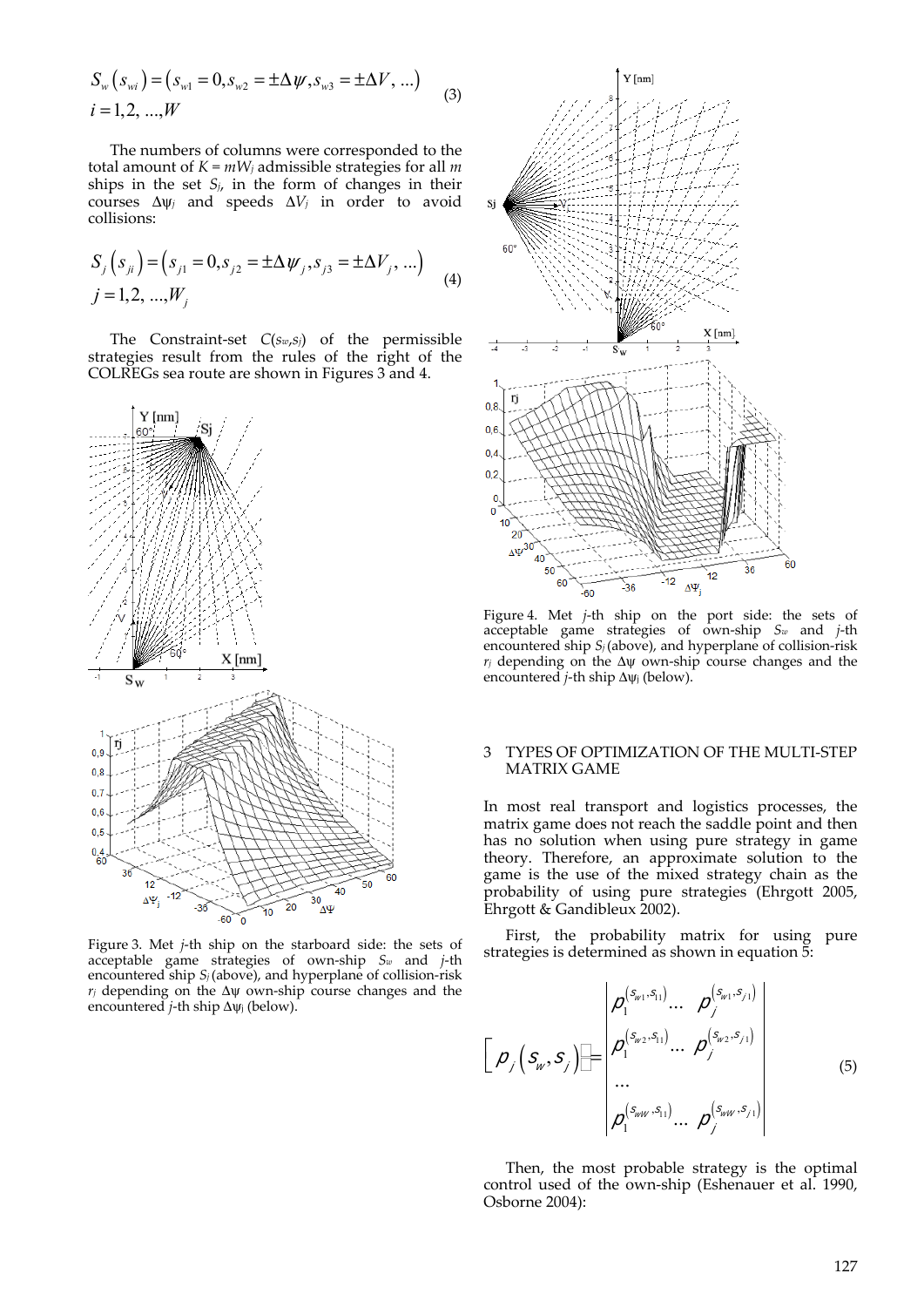$$
u_w^* = u_w \left[ \left( p_j^{(s_w, s_j)} \right)_{\text{max}} \right] \tag{6}
$$

The game ends after bringing the collision-risk of each ship to the value of zero and reaching a certain value of the final payment  $p_f$ , in the form of the final deviation of the safe trajectory from its initial value.

### 3.1 *The criterion of a non-co-operative matrix game*

The algorithm of *MMG\_nc* multi-step non-cooperative matrix game uses the following optimization criterion (Nisan et al. 2007, Straffin  $2001$ :

$$
Q_{nc}^* = \min_{s_w} \max_{s_j} p_j^{(s_w, s_j)} \tag{7}
$$

# 3.2 *The criterion of the co-operative matrix game*

The MMG<sub>c</sub> algorithm of multi-step co-operative matrix game uses the following optimization criterion (Basar  $\&$  Bernhard 2008, Wells 2013):

$$
Q_c^* = \min_{s_w} \min_{s_j} p_j^{\left(s_w, s_j\right)} \tag{8}
$$

# 3.3 *The criterion of non-game control*

The *MNG* algorithm of multi-step non-game control uses the following optimization criterion:

$$
Q_{ng}^* = \min_{s_w} p_j^{s_w} \tag{9}
$$

The *MMG\_nc*, *MMG\_c* and *MNG* algorithms for determining a safe own-ship trajectory in a collision situation were developed using the *linprog* function from the Matlab Optimization Toolbox package (Breton & Szajowski 2010).

The method of entering the initial data for calculations describing the navigational situation is shown in Figure 5, and the form of calculations results of the safe trajectory of the ship is illustrated in Figure 6.

| $\bullet\bullet\circ$   |                               |         |            |                | <b>INITIAL DATA</b>                  |                |             |         |                |                 |               |              |     |                      |  |
|-------------------------|-------------------------------|---------|------------|----------------|--------------------------------------|----------------|-------------|---------|----------------|-----------------|---------------|--------------|-----|----------------------|--|
| <b>Own-Ship Data</b>    |                               |         |            |                | <b>Simulation Data</b>               |                |             |         |                |                 |               |              |     |                      |  |
| PSI<br>130              |                               | V<br>11 | Vmax<br>11 |                | <b>Ts</b><br>Ds<br>3<br>$\mathbf{1}$ |                | tm<br>3     | m<br>34 |                | tk<br>3         | k<br>$\bf{0}$ | Undo<br>Save |     | Next<br>Help<br>Exit |  |
|                         | <b>Enocuntered Ships Data</b> |         |            |                |                                      |                |             |         |                |                 |               |              |     |                      |  |
|                         | 8                             | 205     | 65         | 10             | 15                                   | 8              | $\mathbf 0$ | 145     | $\overline{7}$ | 29              | 6             | 350          | 129 | 11                   |  |
| 2                       | 5                             | 150     | 10         | 1.7            | 16                                   | 9              | 330         | 120     | 4              | 30 <sup>°</sup> | 10.1          | 178          | 15  | 8.2                  |  |
| $\overline{\mathbf{3}}$ | $\overline{4}$                | 100     | 300        | 10             | 17                                   | $\overline{a}$ | 350         | 140     | 3              | 31              | 6.9           | 123          | 87  | $\overline{7}$       |  |
| 4                       | 4                             | 50      | 165        | 5              | 18                                   | 11             | 90          | 90      | $\overline{c}$ | 32              | 8.7           | 222          | 290 | 1.4                  |  |
| 5                       | 5                             | 350     | 140        | $\overline{4}$ | 19                                   | 9              | 300         | 250     | 11             | 33 <sup>1</sup> | 5.6           | 112          | 231 | 6.5                  |  |
| 6                       | 6                             | 150     | 48         | 5              | 20                                   | 9              | 300         | 320     | 11             |                 |               |              |     |                      |  |
| 7                       | $\overline{a}$                | 120     | 105        | 5              | 21                                   | 12             | 211         | 79      | 8              |                 |               |              |     |                      |  |
| 8                       | 10                            | 20      | 120        | 3              | 22                                   | 8.4            | 32          | 170     | 9.9            |                 |               |              |     |                      |  |
| 9                       | 4                             | 350     | 140        | $\overline{2}$ | 23                                   | 10.2           | 279         | 39      | 6.8            |                 |               |              |     |                      |  |
| 10                      | 3                             | 140     | 20         | 8              | 24                                   | 11.1           | 14          | 276     | 8.9            |                 |               |              |     |                      |  |
| 11                      | 3                             | 220     | 47         | 5              | 25                                   | 6.9            | 182         | 27      | 9.2            |                 |               |              |     |                      |  |
| 12                      | 10                            | 50      | 165        | 6              | 26                                   | 12             | 8.9         | 340     | 2.1            |                 |               |              |     |                      |  |
| 13                      | 1                             | 100     | 200        | 5              | 27                                   | 8.8            | 32          | 98      | 4.5            |                 |               |              |     |                      |  |
| 14                      | 5                             | 150     | 85         | $\mathbf{1}$   | 2R                                   | 9.4            | 326         | 29      | 6              |                 |               |              |     |                      |  |

Figure 5. Algorithm window with initial data of the navigational situation.



Figure 6. The algorithm window with the results of calculations of the safe own-ship trajectory and own-ship control by change of speed  $V$  or course  $\psi$ .

## 4 COMPUTER SIMULATION OF GAME CONTROL ALGORITHMS

The safe trajectories of own ship in the situation of 33 ships in the Kattegat Strait, in conditions of good and restricted visibility of the sea, are determined according to algorithms of multi-criteria optimization: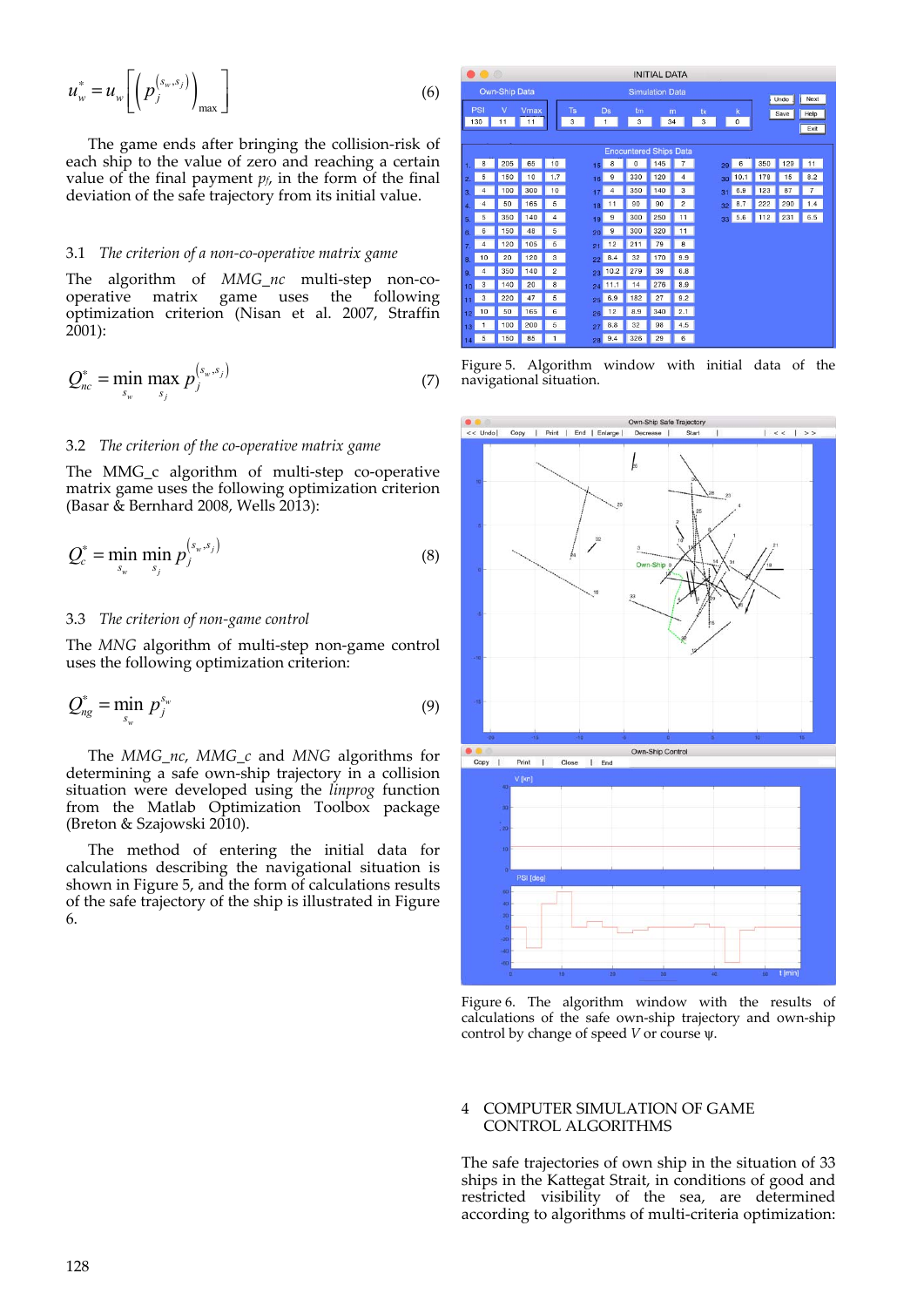*MMG\_nc*, *MMG\_c* and *MNG*, and this are shown in Figures 7-13.



Figure 7. The six-minute speed vectors of own ship and 33 encountered ships in a navigational situation in Kattegat Strait.



Figure 8. A safe trajectory of own-ship in non-co-operative matrix game, in conditions of good visibility in the sea, for  $D_s = 1.0$  nm, final payment  $p_f = 1.88$  nm (nautical mile).



Figure 9. A safe trajectory of own-ship in non-co-operative matrix game, in conditions of restricted visibility of the sea, for  $D_s = 2.6$  nm,  $p_f = 2.18$  nm (nautical mile).



Figure 10. A safe trajectory of own-ship in cooperative matrix game, in conditions of good visibility in the sea, for  $D_s = 1.0$  nm,  $p_f = 0.57$  nm (nautical mile).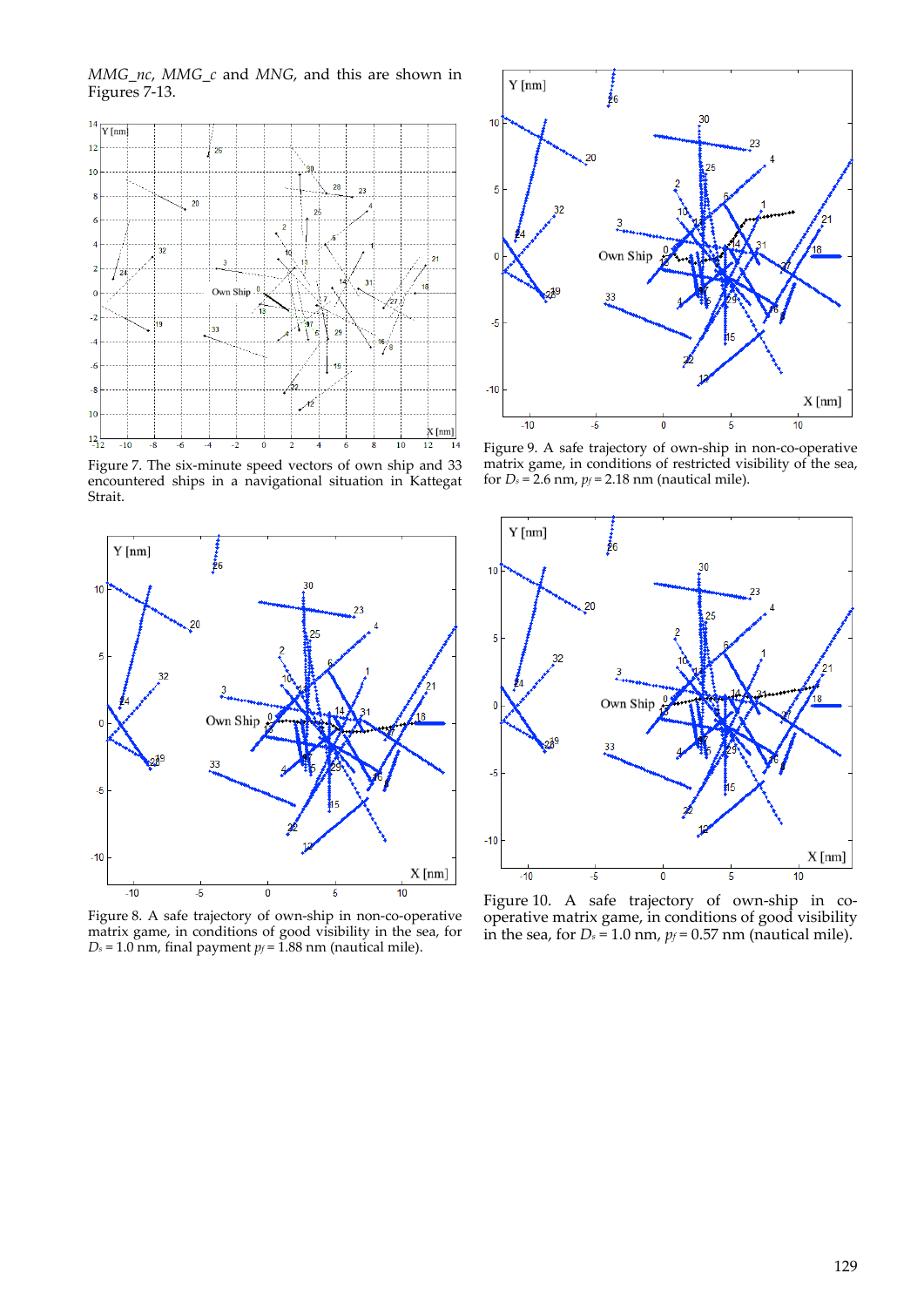

Figure 11. A safe trajectory of own-ship in co-operative matrix game, in conditions of restricted visibility of the sea, for  $Ds = 2.6$  nm,  $pf = 1.19$  nm (nautical mile).



Figure 12. A safe trajectory of own-ship in non-game control, in conditions of good visibility on the sea, for *Ds* = 2.6 nm, *pf* = 0.69 nm (nautical mile).



Figure 13. A safe trajectory of own-ship in non-game control, in conditions of restricted visibility on the sea, for  $D_s$  = 2.6 nm,  $p_f$  = 0.71 nm (nautical mile).

# 5 CONCLUSIONS

The use of a matrix game with collision-risk for the synthesis of algorithms for computer-aided algorithms for navigating maneuvering decision makes it possible to take into account the degree of indeterminacy of the navigational situation caused by the imperfection of the law of the sea route and the subjectivity of the navigator making the maneuvering decision to avoid a collision.

The multi-criteria approach to the task of optimizing the safe control of the ship's movement allows taking into account of both the non-cooperative and co-operative game control and the control of the non-target ships.

Obtained safe ship trajectories differ mainly in the value of the final deviation from the set trajectory of the movement.

### REFERENCES

- Basar, T. & Bernhard, P. 2008. H-Infinity optimal control and related mini-max design problems: A dynamic game approach. Berlin: Springer.
- Bist, D.S. 2000. Safety and security at sea. Oxford-New Delhi: Butter Heinemann.
- Breton, M., & Szajowski, K. 2010. Advances in dynamic games: theory, applications, and numerical methods for differential and stochastic games. Boston: Birkhauser.
- Ehrgott, M. 2005. Multicriterial optimization. Berlin: Springer.
- Ehrgott, M. & Gandibleux, X. 2002. Multiple criteria optimization: state of the art annotated bibliographic surveys. New York: Kluwer Academic Press.
- Engwerda, J.C. 2005. LQ dynamic optimization and differential games. New York: John Wiley & Sons.